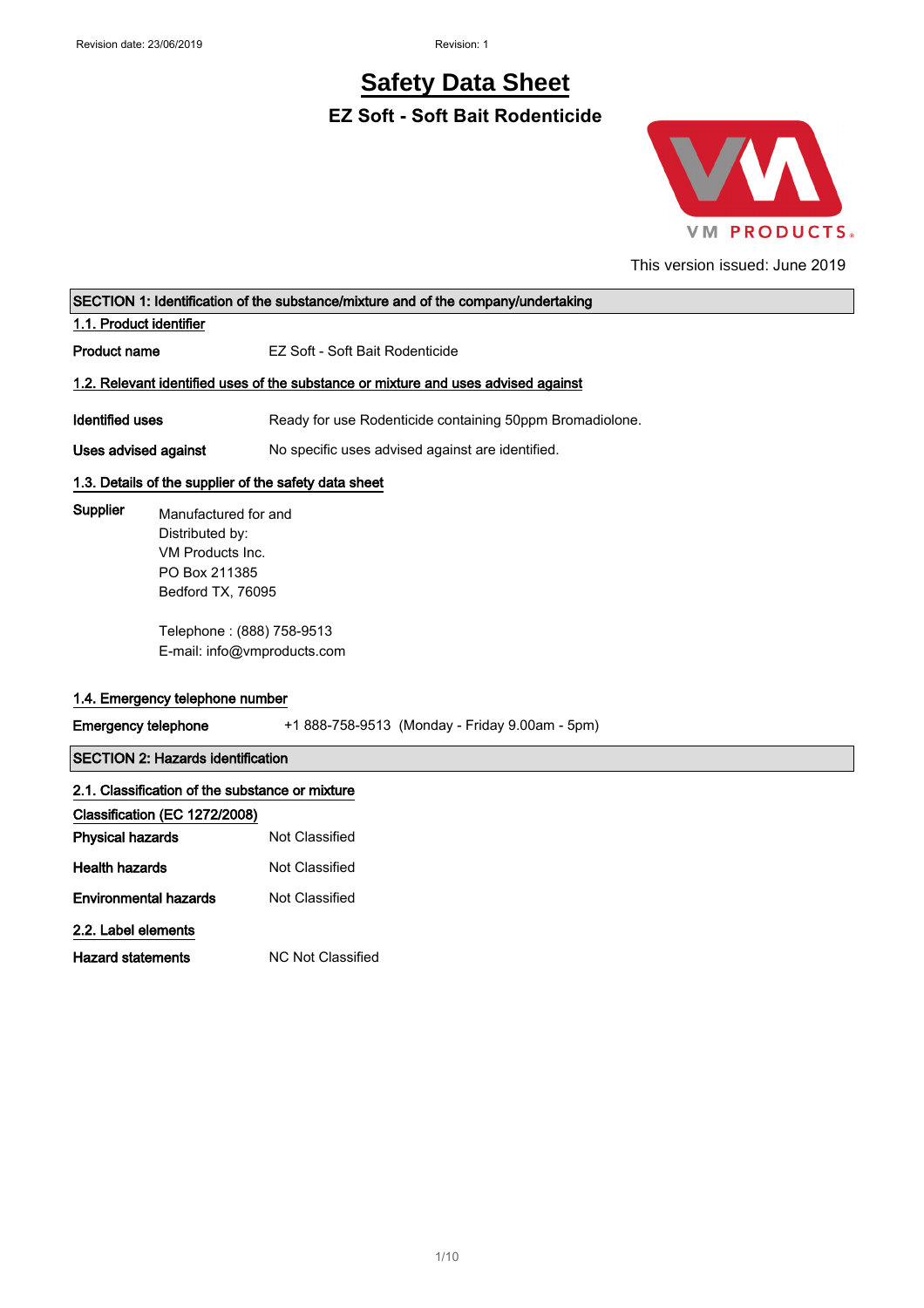| Supplemental label | EUH401 To avoid risks to human health and the environment, comply with the instructions for |
|--------------------|---------------------------------------------------------------------------------------------|
| information        | use.                                                                                        |
|                    | P <sub>102</sub> Keep out of reach of children.                                             |
|                    | P103 Read label before use.                                                                 |
|                    | P220 Keep / Store away from foodstuffs, beverages and animal feeding stuffs.                |
|                    | P262 Do not get on skin.                                                                    |
|                    | P270 Do not eat, drink or smoke when using this product.                                    |
|                    | P273 Avoid release to the environment.                                                      |
|                    | P280 Wear protective gloves (Professional users).                                           |
|                    | P301 + P310 IF SWALLOWED: Immediately call a POISON CENTER or doctor/physician.             |
|                    | P404 Store in a closed container.                                                           |
|                    | P405 Store locked up.                                                                       |
|                    | P501 Dispose of contents/container in accordance with local regulations.                    |

#### 2.3. Other hazards

This product does not contain any substances classified as PBT or vPvB.

#### SECTION 3: Composition/information on ingredients

| 3.2. Mixtures                                                                                                                                                 |                          |
|---------------------------------------------------------------------------------------------------------------------------------------------------------------|--------------------------|
| 2,2'-Iminodiethanol                                                                                                                                           | < 0.1%                   |
| CAS number: 111-42-2                                                                                                                                          | EC number: 203-868-0     |
| Classification                                                                                                                                                |                          |
| <b>Acute Tox. 4 - H302</b>                                                                                                                                    |                          |
| Skin Irrit. 2 - H315                                                                                                                                          |                          |
| Eye Dam. 1 - H318                                                                                                                                             |                          |
| STOT RE 2 - H373                                                                                                                                              |                          |
| <b>BROMADIOLONE (RoW)</b>                                                                                                                                     | 0.005%                   |
|                                                                                                                                                               |                          |
| CAS number: 28772-56-7                                                                                                                                        | EC number: 249-205-9     |
| M factor (Acute) = $1$                                                                                                                                        | M factor (Chronic) = $1$ |
| Classification<br>Acute Tox. 1 - H300<br>Acute Tox. 1 - H310<br>Acute Tox. 1 - H330<br>STOT RE 1 - H372<br>Aquatic Acute 1 - H400<br>Aquatic Chronic 1 - H410 |                          |
| Denatonium Benzoate                                                                                                                                           | 0.001%                   |
| CAS number: 3734-33-6                                                                                                                                         | EC number: 223-095-2     |
| Classification<br>Acute Tox. 4 - H332<br>Skin Irrit. 2 - H315<br>Eye Dam. 1 - H318<br>Aquatic Chronic 3 - H412                                                |                          |

The full text for all hazard statements is displayed in Section 16.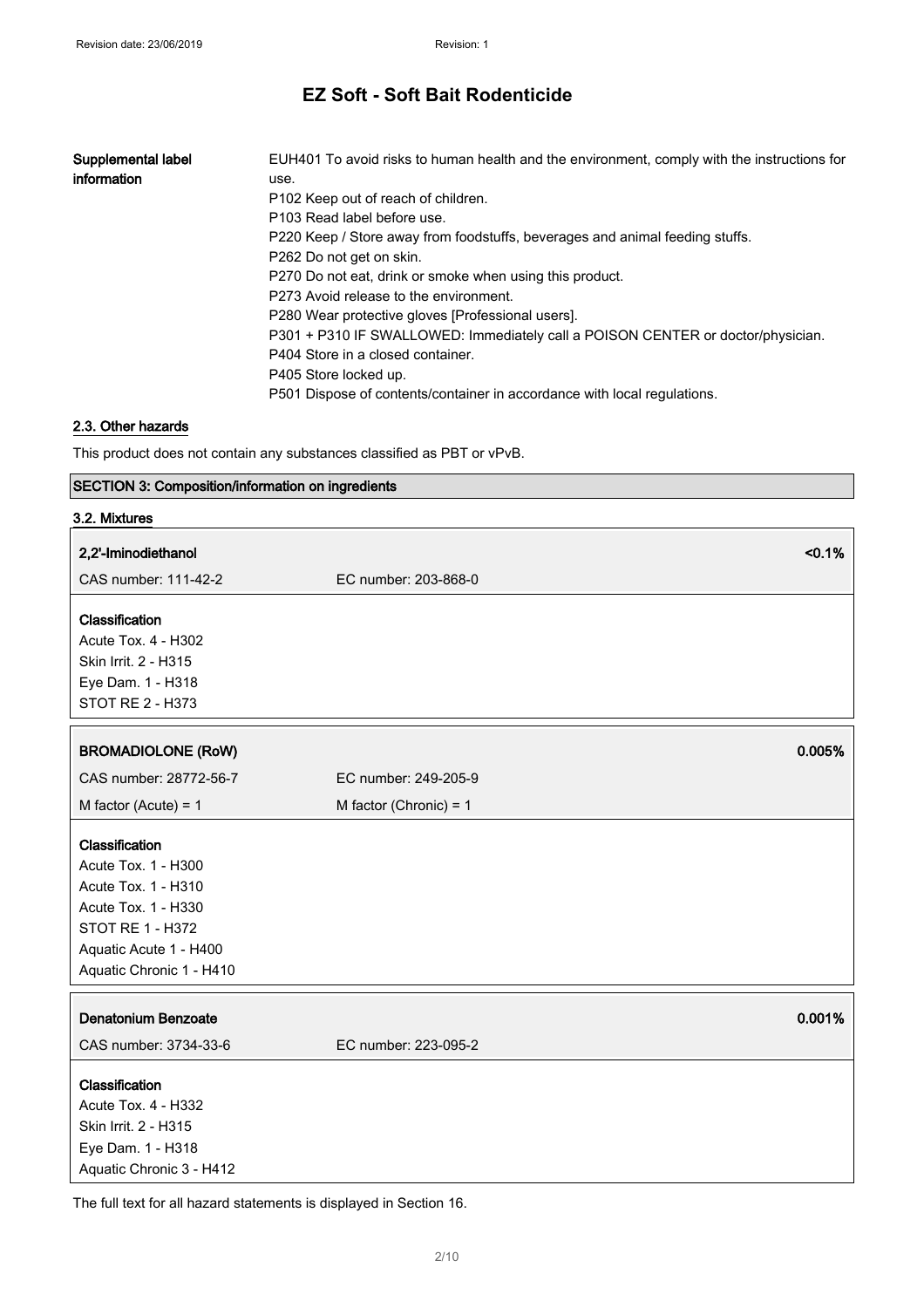#### SECTION 4: First aid measures

#### 4.1. Description of first aid measures

| <b>General information</b>                                 | In case of accident or if you feel unwell, seek medical advice immediately (show the label<br>where possible). Advice for Medical Doctors: Bromadiolone is an indirect anti-coagulant.<br>Phytomenadione, Vitamin K, is antidotal. Determin prothrombin time not less than 18 hours<br>after consumption. If elevated, administer Vitamin K1 until prothrombin time normalises.<br>Continue determination of prothrombin time for two weeks after withdrawal of antidote and<br>resume treatment if elevation occurs in that time. |  |  |
|------------------------------------------------------------|------------------------------------------------------------------------------------------------------------------------------------------------------------------------------------------------------------------------------------------------------------------------------------------------------------------------------------------------------------------------------------------------------------------------------------------------------------------------------------------------------------------------------------|--|--|
| Inhalation                                                 | Due to the physical nature of this product, exposure by this route is unlikely. IF INHALED:<br>Move affected person to fresh air and keep warm and at rest in a position comfortable for<br>breathing. Get medical attention if symptoms are severe or persist.                                                                                                                                                                                                                                                                    |  |  |
| Ingestion                                                  | Rinse mouth thoroughly with water. Do not induce vomiting. Get medical attention<br>immediately.                                                                                                                                                                                                                                                                                                                                                                                                                                   |  |  |
| Skin contact                                               | May cause irritation to susceptible persons. Immediately take off all contaminated clothing.<br>Wash skin thoroughly with soap and water. Get medical attention if symptoms are severe or<br>persist after washing.                                                                                                                                                                                                                                                                                                                |  |  |
| Eye contact                                                | May cause eye irritation to susceptible persons. Rinse immediately with plenty of water and<br>seek medical advice.                                                                                                                                                                                                                                                                                                                                                                                                                |  |  |
| <b>Protection of first aiders</b>                          | First aid personnel should wear appropriate protective equipment during any rescue.                                                                                                                                                                                                                                                                                                                                                                                                                                                |  |  |
|                                                            | 4.2. Most important symptoms and effects, both acute and delayed                                                                                                                                                                                                                                                                                                                                                                                                                                                                   |  |  |
| <b>General information</b>                                 | The severity of the symptoms described will vary dependent on the concentration and the<br>length of exposure.                                                                                                                                                                                                                                                                                                                                                                                                                     |  |  |
| Inhalation                                                 | Unlikely to present an inhalation hazard. If symptoms develop move the exposed person to<br>fresh air. Immediately obtain medical advice.                                                                                                                                                                                                                                                                                                                                                                                          |  |  |
| Ingestion                                                  | Rinse mouth. Do NOT induce vomiting. Call a doctor immediately.                                                                                                                                                                                                                                                                                                                                                                                                                                                                    |  |  |
| <b>Skin contact</b>                                        | May cause irritation.                                                                                                                                                                                                                                                                                                                                                                                                                                                                                                              |  |  |
| Eye contact                                                | May be slightly irritating to eyes.                                                                                                                                                                                                                                                                                                                                                                                                                                                                                                |  |  |
|                                                            | 4.3. Indication of any immediate medical attention and special treatment needed                                                                                                                                                                                                                                                                                                                                                                                                                                                    |  |  |
| Notes for the doctor                                       | Treat symptomatically.                                                                                                                                                                                                                                                                                                                                                                                                                                                                                                             |  |  |
| <b>SECTION 5: Firefighting measures</b>                    |                                                                                                                                                                                                                                                                                                                                                                                                                                                                                                                                    |  |  |
| 5.1. Extinguishing media                                   |                                                                                                                                                                                                                                                                                                                                                                                                                                                                                                                                    |  |  |
| Suitable extinguishing media                               | The product is not flammable. Extinguish with alcohol-resistant foam, carbon dioxide, dry<br>powder or water fog. Use fire-extinguishing media suitable for the surrounding fire.                                                                                                                                                                                                                                                                                                                                                  |  |  |
| Unsuitable extinguishing<br>media                          | Do not use water jet as an extinguisher, as this will spread the fire.                                                                                                                                                                                                                                                                                                                                                                                                                                                             |  |  |
| 5.2. Special hazards arising from the substance or mixture |                                                                                                                                                                                                                                                                                                                                                                                                                                                                                                                                    |  |  |
| Specific hazards                                           | None known.                                                                                                                                                                                                                                                                                                                                                                                                                                                                                                                        |  |  |
| <b>Hazardous combustion</b><br>products                    | Thermal decomposition or combustion products may include the following substances:<br>Harmful gases or vapours.                                                                                                                                                                                                                                                                                                                                                                                                                    |  |  |
| 5.3. Advice for firefighters                               |                                                                                                                                                                                                                                                                                                                                                                                                                                                                                                                                    |  |  |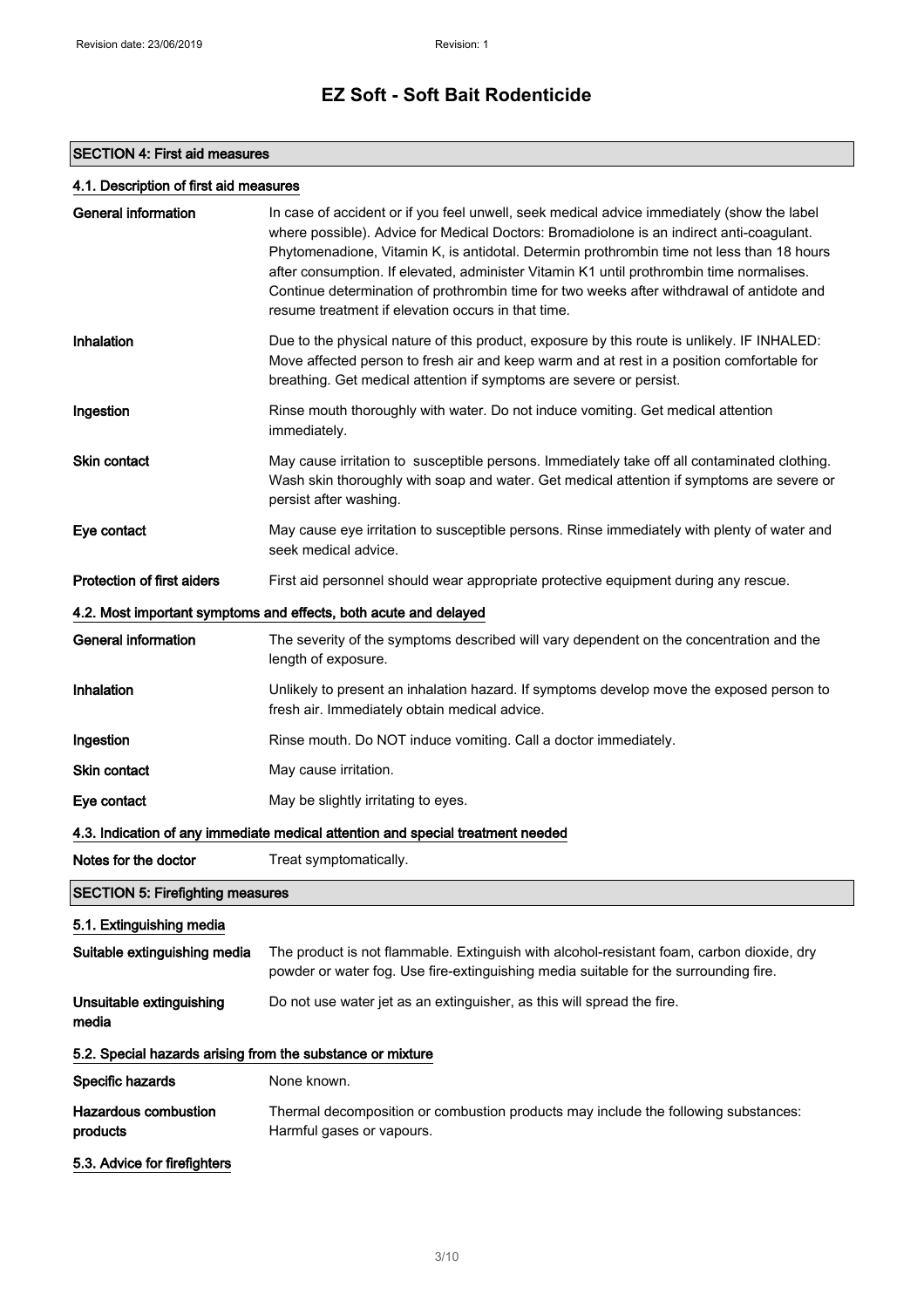| Protective actions during<br>firefighting                                                                   | Avoid breathing fire gases or vapours. Evacuate area. Cool containers exposed to heat with<br>water spray and remove them from the fire area if it can be done without risk. Cool containers<br>exposed to flames with water until well after the fire is out.                                                                                                                                                                              |  |  |  |
|-------------------------------------------------------------------------------------------------------------|---------------------------------------------------------------------------------------------------------------------------------------------------------------------------------------------------------------------------------------------------------------------------------------------------------------------------------------------------------------------------------------------------------------------------------------------|--|--|--|
| Special protective equipment<br>for firefighters                                                            | Wear positive-pressure self-contained breathing apparatus (SCBA) and appropriate protective<br>clothing. Firefighter's clothing conforming to European standard EN469 (including helmets,<br>protective boots and gloves) will provide a basic level of protection for chemical incidents.                                                                                                                                                  |  |  |  |
| <b>SECTION 6: Accidental release measures</b>                                                               |                                                                                                                                                                                                                                                                                                                                                                                                                                             |  |  |  |
|                                                                                                             | 6.1. Personal precautions, protective equipment and emergency procedures                                                                                                                                                                                                                                                                                                                                                                    |  |  |  |
| <b>Personal precautions</b>                                                                                 | Wear protective clothing as described in Section 8 of this safety data sheet.                                                                                                                                                                                                                                                                                                                                                               |  |  |  |
| 6.2. Environmental precautions                                                                              |                                                                                                                                                                                                                                                                                                                                                                                                                                             |  |  |  |
| <b>Environmental precautions</b>                                                                            | Avoid discharge into drains or watercourses or onto the ground.                                                                                                                                                                                                                                                                                                                                                                             |  |  |  |
| 6.3. Methods and material for containment and cleaning up                                                   |                                                                                                                                                                                                                                                                                                                                                                                                                                             |  |  |  |
| Methods for cleaning up                                                                                     | Wear protective clothing as described in Section 8 of this safety data sheet. Clear up spills<br>immediately and dispose of waste safely. Collect spillage with a shovel and broom, or similar<br>and reuse, if possible. Collect and place in suitable waste disposal containers and seal<br>securely. Flush contaminated area with plenty of water. Wash thoroughly after dealing with a<br>spillage. For waste disposal, see Section 13. |  |  |  |
| 6.4. Reference to other sections                                                                            |                                                                                                                                                                                                                                                                                                                                                                                                                                             |  |  |  |
| Reference to other sections                                                                                 | For personal protection, see Section 8. See Section 11 for additional information on health<br>hazards. See Section 12 for additional information on ecological hazards. For waste disposal,<br>see Section 13.                                                                                                                                                                                                                             |  |  |  |
| <b>SECTION 7: Handling and storage</b>                                                                      |                                                                                                                                                                                                                                                                                                                                                                                                                                             |  |  |  |
| 7.1. Precautions for safe handling                                                                          |                                                                                                                                                                                                                                                                                                                                                                                                                                             |  |  |  |
| <b>Usage precautions</b>                                                                                    | Read and follow manufacturer's recommendations. Wear protective clothing as described in<br>Section 8 of this safety data sheet. Keep away from food, drink and animal feeding stuffs.<br>Keep container tightly sealed when not in use.                                                                                                                                                                                                    |  |  |  |
| Advice on general<br>occupational hygiene                                                                   | Wash promptly if skin becomes contaminated. Take off contaminated clothing. Wash<br>contaminated clothing before reuse.                                                                                                                                                                                                                                                                                                                     |  |  |  |
|                                                                                                             | 7.2. Conditions for safe storage, including any incompatibilities                                                                                                                                                                                                                                                                                                                                                                           |  |  |  |
| Storage precautions                                                                                         | Store away from incompatible materials (see Section 10). No specific recommendations.                                                                                                                                                                                                                                                                                                                                                       |  |  |  |
| Storage class                                                                                               | Unspecified storage.                                                                                                                                                                                                                                                                                                                                                                                                                        |  |  |  |
| 7.3. Specific end use(s)                                                                                    |                                                                                                                                                                                                                                                                                                                                                                                                                                             |  |  |  |
| Specific end use(s)                                                                                         | The identified uses for this product are detailed in Section 1.2.                                                                                                                                                                                                                                                                                                                                                                           |  |  |  |
| Usage description                                                                                           | Ready to use rodenticide containing 50 ppm Bromadiolone.                                                                                                                                                                                                                                                                                                                                                                                    |  |  |  |
| <b>SECTION 8: Exposure Controls/personal protection</b>                                                     |                                                                                                                                                                                                                                                                                                                                                                                                                                             |  |  |  |
| 8.1. Control parameters<br>Occupational exposure limits<br>Propane-1,2-diol (Propane-1,2-diol Particulates) | WEL 8-Hr limit mg/M3: 10                                                                                                                                                                                                                                                                                                                                                                                                                    |  |  |  |

Propane-1,2-diol (Propane-1,2-diol total vapour and particulates) WEL 8-Hr limit ppm: 150 WEL 8Hr limit mg/M3: 474

Flour WEL 8-Hr limit mg/M3: 10 WEL 15 min limit mg/M3: 30

#### 8.2. Exposure controls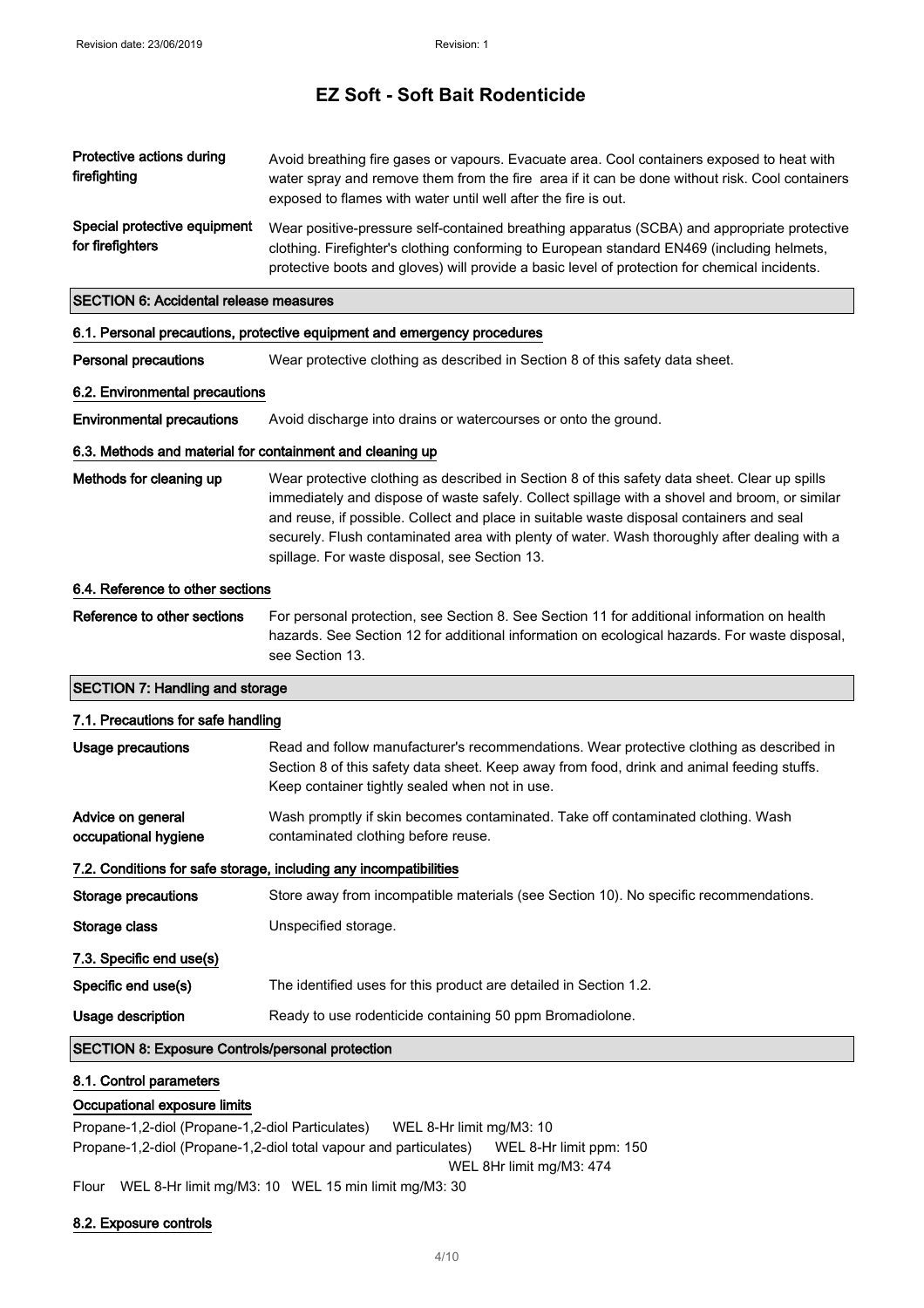| Appropriate engineering<br>controls       | Provide adequate ventilation.                                                                                                         |
|-------------------------------------------|---------------------------------------------------------------------------------------------------------------------------------------|
| <b>Personal protection</b>                | Keep away from food stuffs.                                                                                                           |
| Eye/face protection                       | Avoid contact with eyes.                                                                                                              |
| Hand protection                           | Suitable chemical resistant gloves are recommended for professional users.                                                            |
| Other skin and body<br>protection         | Personal protective equipment for the body should be selected based on the task being<br>performed and the risks involved.            |
| <b>Hygiene measures</b>                   | Wash hands thoroughly after handling. Do not eat, drink or smoke when using this product.<br>Wash contaminated clothing before reuse. |
| <b>Respiratory protection</b>             | Provide adequate ventilation.                                                                                                         |
| <b>Environmental exposure</b><br>controls | Keep container tightly sealed when not in use. Avoid release to the environment.                                                      |

#### SECTION 9: Physical and Chemical Properties

#### 9.1. Information on basic physical and chemical properties

| Appearance                                      | Paste.                    |
|-------------------------------------------------|---------------------------|
| Colour                                          | Red or Blue               |
| Odour                                           | Characteristic.           |
| <b>Odour threshold</b>                          | No information available. |
| рH                                              | No information available. |
| <b>Melting point</b>                            | Not relevant.             |
| Initial boiling point and range                 | No information available. |
| Flash point                                     | No information available. |
| <b>Evaporation rate</b>                         | No information available. |
| <b>Evaporation factor</b>                       | No information available. |
| Flammability (solid, gas)                       | combustible               |
| Upper/lower flammability or<br>explosive limits | No information available. |
| Other flammability                              | No information available. |
| Vapour pressure                                 | Not relevant.             |
| Vapour density                                  | Not relevant.             |
| <b>Relative density</b>                         | No information available. |
| <b>Bulk density</b>                             | No information available. |
| Solubility(ies)                                 | No information available. |
| <b>Partition coefficient</b>                    | Not relevant.             |
| Auto-ignition temperature                       | No information available. |
| <b>Decomposition Temperature</b>                | No information available. |
| <b>Viscosity</b>                                | No information available. |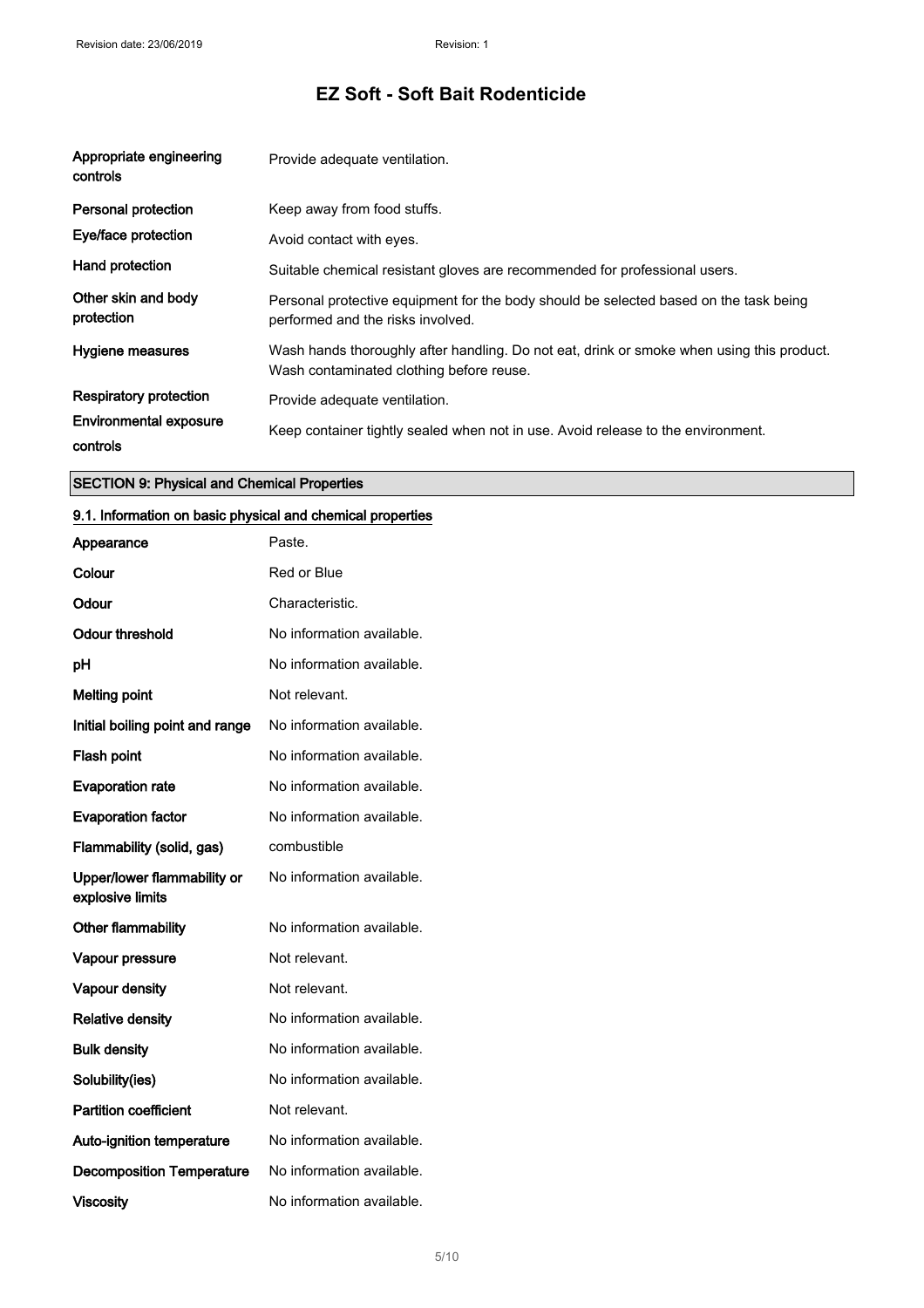| <b>Explosive properties</b>                                          | Not considered to be explosive.                                                                                                                                         |  |  |  |
|----------------------------------------------------------------------|-------------------------------------------------------------------------------------------------------------------------------------------------------------------------|--|--|--|
| <b>Explosive under the influence</b><br>of a flame                   | Not considered to be explosive.                                                                                                                                         |  |  |  |
| <b>Oxidising properties</b>                                          | Not oxidising.                                                                                                                                                          |  |  |  |
| 9.2. Other information                                               |                                                                                                                                                                         |  |  |  |
| <b>SECTION 10: Stability and reactivity</b>                          |                                                                                                                                                                         |  |  |  |
| 10.1. Reactivity                                                     |                                                                                                                                                                         |  |  |  |
| Reactivity                                                           | There are no known reactivity hazards associated with this product.                                                                                                     |  |  |  |
| 10.2. Chemical stability                                             |                                                                                                                                                                         |  |  |  |
| <b>Stability</b>                                                     | Stable at normal ambient temperatures and when used as recommended. Stable under the<br>prescribed storage conditions.                                                  |  |  |  |
| 10.3. Possibility of hazardous reactions                             |                                                                                                                                                                         |  |  |  |
| Possibility of hazardous<br>reactions                                | No potentially hazardous reactions known.                                                                                                                               |  |  |  |
| 10.4. Conditions to avoid                                            |                                                                                                                                                                         |  |  |  |
| Conditions to avoid                                                  | There are no known conditions that are likely to result in a hazardous situation.                                                                                       |  |  |  |
| 10.5. Incompatible materials                                         |                                                                                                                                                                         |  |  |  |
| Materials to avoid                                                   | Keep away from oxidising materials, heat and flames.                                                                                                                    |  |  |  |
| 10.6. Hazardous decomposition products                               |                                                                                                                                                                         |  |  |  |
| Hazardous decomposition<br>products                                  | Does not decompose when used and stored as recommended. Thermal decomposition or<br>combustion products may include the following substances: Harmful gases or vapours. |  |  |  |
| <b>SECTION 11: Toxicological information</b>                         |                                                                                                                                                                         |  |  |  |
| 11.1. Information on toxicological effects                           |                                                                                                                                                                         |  |  |  |
| <b>Toxicological effects</b>                                         | Not regarded as a health hazard under current legislation.                                                                                                              |  |  |  |
| Acute toxicity - oral<br>Notes (oral LD <sub>50</sub> )              | >2000 mg/kg                                                                                                                                                             |  |  |  |
| Acute toxicity - dermal<br>Notes (dermal LD <sub>50</sub> )          | >2000 mg/kg                                                                                                                                                             |  |  |  |
| Acute toxicity - inhalation<br>Notes (inhalation LC <sub>50</sub> )  | >5 mg/l (Dust)                                                                                                                                                          |  |  |  |
| Skin corrosion/irritation<br>Animal data                             | Based on available data the classification criteria are not met.                                                                                                        |  |  |  |
| Serious eye damage/irritation<br>Serious eye damage/irritation       | Based on available data the classification criteria are not met.                                                                                                        |  |  |  |
| <b>Respiratory sensitisation</b><br><b>Respiratory sensitisation</b> | Based on available data the classification criteria are not met.                                                                                                        |  |  |  |
| Skin sensitisation<br><b>Skin sensitisation</b>                      | Based on available data the classification criteria are not met.                                                                                                        |  |  |  |
| Germ cell mutagenicity                                               |                                                                                                                                                                         |  |  |  |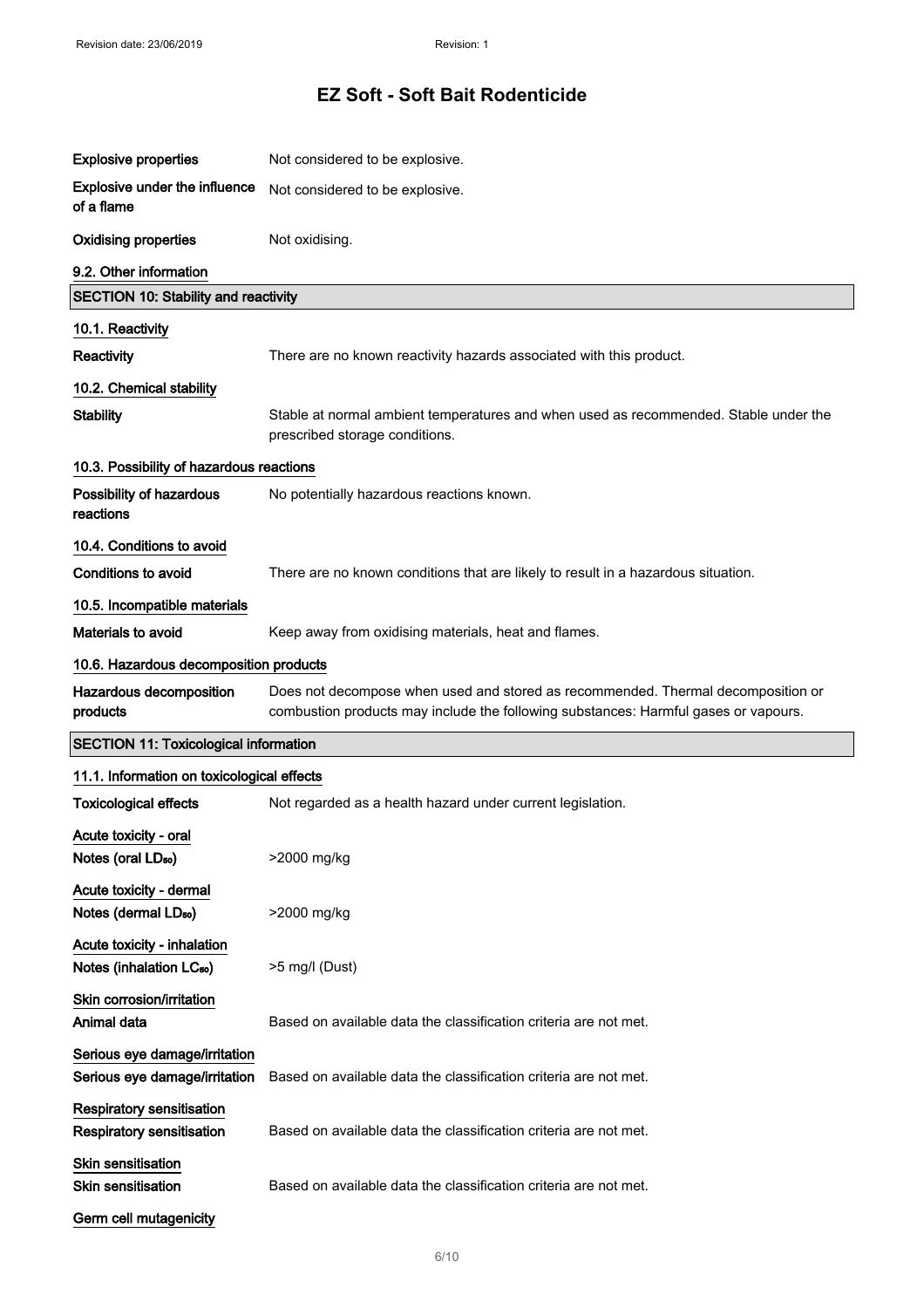| Genotoxicity - in vitro                            | Based on available data the classification criteria are not met.                                                                                 |  |  |
|----------------------------------------------------|--------------------------------------------------------------------------------------------------------------------------------------------------|--|--|
| Carcinogenicity<br>Carcinogenicity                 | Based on available data the classification criteria are not met.                                                                                 |  |  |
| <b>IARC</b> carcinogenicity                        | None of the ingredients are listed or exempt.                                                                                                    |  |  |
| Reproductive toxicity                              |                                                                                                                                                  |  |  |
| Reproductive toxicity - fertility                  | Based on available data the classification criteria are not met.                                                                                 |  |  |
| Reproductive toxicity -<br>development             | Based on available data the classification criteria are not met.                                                                                 |  |  |
| Specific target organ toxicity - single exposure   |                                                                                                                                                  |  |  |
| STOT - single exposure                             | Not classified as a specific target organ toxicant after a single exposure.                                                                      |  |  |
| Specific target organ toxicity - repeated exposure |                                                                                                                                                  |  |  |
| STOT - repeated exposure                           | Not classified as a specific target organ toxicant after repeated exposure.                                                                      |  |  |
| <b>Aspiration hazard</b>                           |                                                                                                                                                  |  |  |
| <b>Aspiration hazard</b>                           | Not relevant. Solid.                                                                                                                             |  |  |
| <b>General information</b>                         | No specific health hazards known. The severity of the symptoms described will vary<br>dependent on the concentration and the length of exposure. |  |  |
| <b>Inhalation</b>                                  | No specific symptoms known.                                                                                                                      |  |  |
| Ingestion                                          | See section 4 - First Aid                                                                                                                        |  |  |
| Skin contact                                       | Prolonged contact may cause dryness of the skin.                                                                                                 |  |  |
| Eye contact                                        | No specific symptoms known. May be slightly irritating to eyes.                                                                                  |  |  |
| Route of entry                                     | Ingestion Inhalation Skin and/or eye contact                                                                                                     |  |  |
| <b>Toxicity of ingredients</b>                     | Denatonium Benzoate<br>Oral (Rat) LD50 = 584 mg/kg Bromadiolone Acute Oral ≤5mg/kg<br>Acute Dermal ≤50mg/kg Acute Inhalation ≤0.05mg/kg          |  |  |
| <b>SECTION 12: Ecological Information</b>          |                                                                                                                                                  |  |  |
| Ecotoxicity                                        | Not regarded as dangerous for the environment. However, large or frequent spills may have<br>hazardous effects on the environment.               |  |  |
| 12.1. Toxicity                                     |                                                                                                                                                  |  |  |
| <b>Toxicity</b>                                    | Based on available data the classification criteria are not met.                                                                                 |  |  |
| 12.2. Persistence and degradability                |                                                                                                                                                  |  |  |
|                                                    | Persistence and degradability The degradability of the product is not known.                                                                     |  |  |
| 12.3. Bioaccumulative potential                    |                                                                                                                                                  |  |  |
| <b>Bioaccumulative potential</b>                   | No data available on bioaccumulation.                                                                                                            |  |  |
| <b>Partition coefficient</b>                       | Not relevant.                                                                                                                                    |  |  |
| 12.4. Mobility in soil                             |                                                                                                                                                  |  |  |
| <b>Mobility</b>                                    | No data available.                                                                                                                               |  |  |
| 12.5. Results of PBT and vPvB assessment           |                                                                                                                                                  |  |  |
| 12.6. Other adverse effects                        |                                                                                                                                                  |  |  |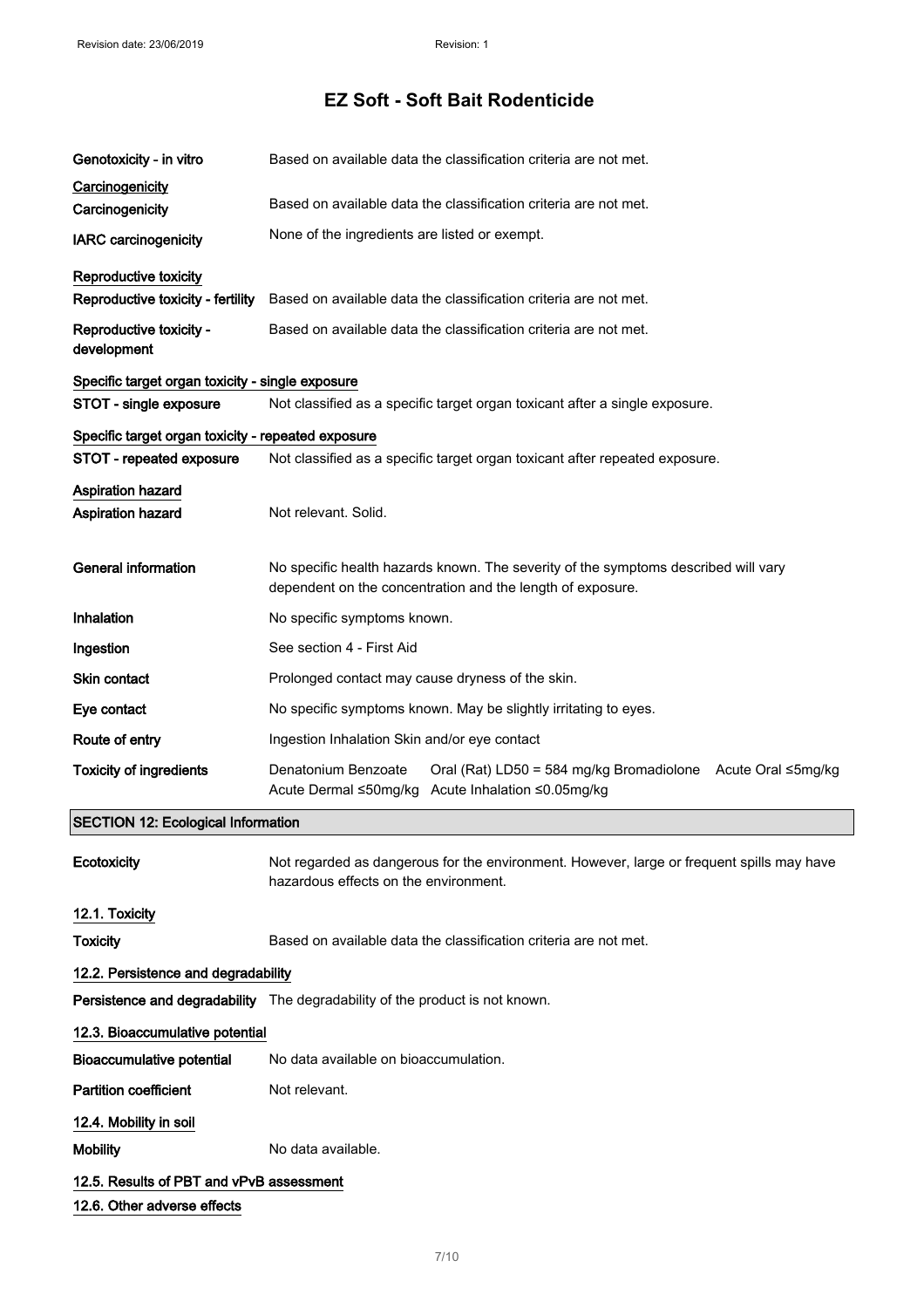| Other adverse effects                                                                                 | Toxic to mammals, including domesticated animals and birds if ingested. Exposure of non-<br>target animals should be prevented.                                           |                                                                                                                                                                                                                                                |                                                                                             |
|-------------------------------------------------------------------------------------------------------|---------------------------------------------------------------------------------------------------------------------------------------------------------------------------|------------------------------------------------------------------------------------------------------------------------------------------------------------------------------------------------------------------------------------------------|---------------------------------------------------------------------------------------------|
| <b>Toxicity of ingredients</b>                                                                        | Bromadiolone                                                                                                                                                              |                                                                                                                                                                                                                                                | Daphnia EC50/48Hr = 5.79 mg/l Rainbow trout LC50/96Hr = 2.89 mg/l                           |
| <b>SECTION 13: Disposal considerations</b>                                                            |                                                                                                                                                                           |                                                                                                                                                                                                                                                |                                                                                             |
| 13.1. Waste treatment methods                                                                         |                                                                                                                                                                           |                                                                                                                                                                                                                                                |                                                                                             |
| <b>General information</b>                                                                            |                                                                                                                                                                           | This material and its container must be disposed of in a safe way.                                                                                                                                                                             |                                                                                             |
| <b>Disposal methods</b>                                                                               | Dispose of in accordance with applicable regional, national, and local laws and regulations.<br>Dispose of Contaminated packaging as unused product unless fully cleaned. |                                                                                                                                                                                                                                                |                                                                                             |
| <b>Waste class</b>                                                                                    | Waste disposal key number from EWC is 20 01 19 (Pesticides)                                                                                                               |                                                                                                                                                                                                                                                |                                                                                             |
| <b>SECTION 14: Transport information</b>                                                              |                                                                                                                                                                           |                                                                                                                                                                                                                                                |                                                                                             |
| General                                                                                               | (IMDG, IATA, ADR/RID).                                                                                                                                                    |                                                                                                                                                                                                                                                | The product is not covered by international regulations on the transport of dangerous goods |
| 14.1. UN number                                                                                       |                                                                                                                                                                           |                                                                                                                                                                                                                                                |                                                                                             |
| Not applicable.                                                                                       |                                                                                                                                                                           |                                                                                                                                                                                                                                                |                                                                                             |
| 14.2. UN proper shipping name                                                                         |                                                                                                                                                                           |                                                                                                                                                                                                                                                |                                                                                             |
| Not applicable.                                                                                       |                                                                                                                                                                           |                                                                                                                                                                                                                                                |                                                                                             |
| 14.3. Transport hazard class(es)                                                                      |                                                                                                                                                                           |                                                                                                                                                                                                                                                |                                                                                             |
| No transport warning sign required.                                                                   |                                                                                                                                                                           |                                                                                                                                                                                                                                                |                                                                                             |
| 14.4. Packing group                                                                                   |                                                                                                                                                                           |                                                                                                                                                                                                                                                |                                                                                             |
| Not applicable.                                                                                       |                                                                                                                                                                           |                                                                                                                                                                                                                                                |                                                                                             |
| 14.5. Environmental hazards                                                                           |                                                                                                                                                                           |                                                                                                                                                                                                                                                |                                                                                             |
| Environmentally hazardous substance/marine pollutant<br>No.                                           |                                                                                                                                                                           |                                                                                                                                                                                                                                                |                                                                                             |
| 14.6. Special precautions for user                                                                    |                                                                                                                                                                           |                                                                                                                                                                                                                                                |                                                                                             |
| Not applicable.                                                                                       |                                                                                                                                                                           |                                                                                                                                                                                                                                                |                                                                                             |
| 14.7. Transport in bulk according to Annex II of MARPOL and the IBC Code                              |                                                                                                                                                                           |                                                                                                                                                                                                                                                |                                                                                             |
| <b>Transport in bulk according to</b> Not applicable.<br>Annex II of MARPOL 73/78<br>and the IBC Code |                                                                                                                                                                           |                                                                                                                                                                                                                                                |                                                                                             |
| <b>SECTION 15: Regulatory information</b>                                                             |                                                                                                                                                                           |                                                                                                                                                                                                                                                |                                                                                             |
|                                                                                                       |                                                                                                                                                                           | 15.1. Safety, health and environmental regulations/legislation specific for the substance or mixture                                                                                                                                           |                                                                                             |
| <b>National regulations</b>                                                                           |                                                                                                                                                                           | Health and Safety at Work etc. Act 1974 (as amended).<br>The Carriage of Dangerous Goods and Use of Transportable Pressure Equipment<br>Regulations 2009 (SI 2009 No. 1348) (as amended) ["CDG 2009"].<br>EH40/2005 Workplace exposure limits. |                                                                                             |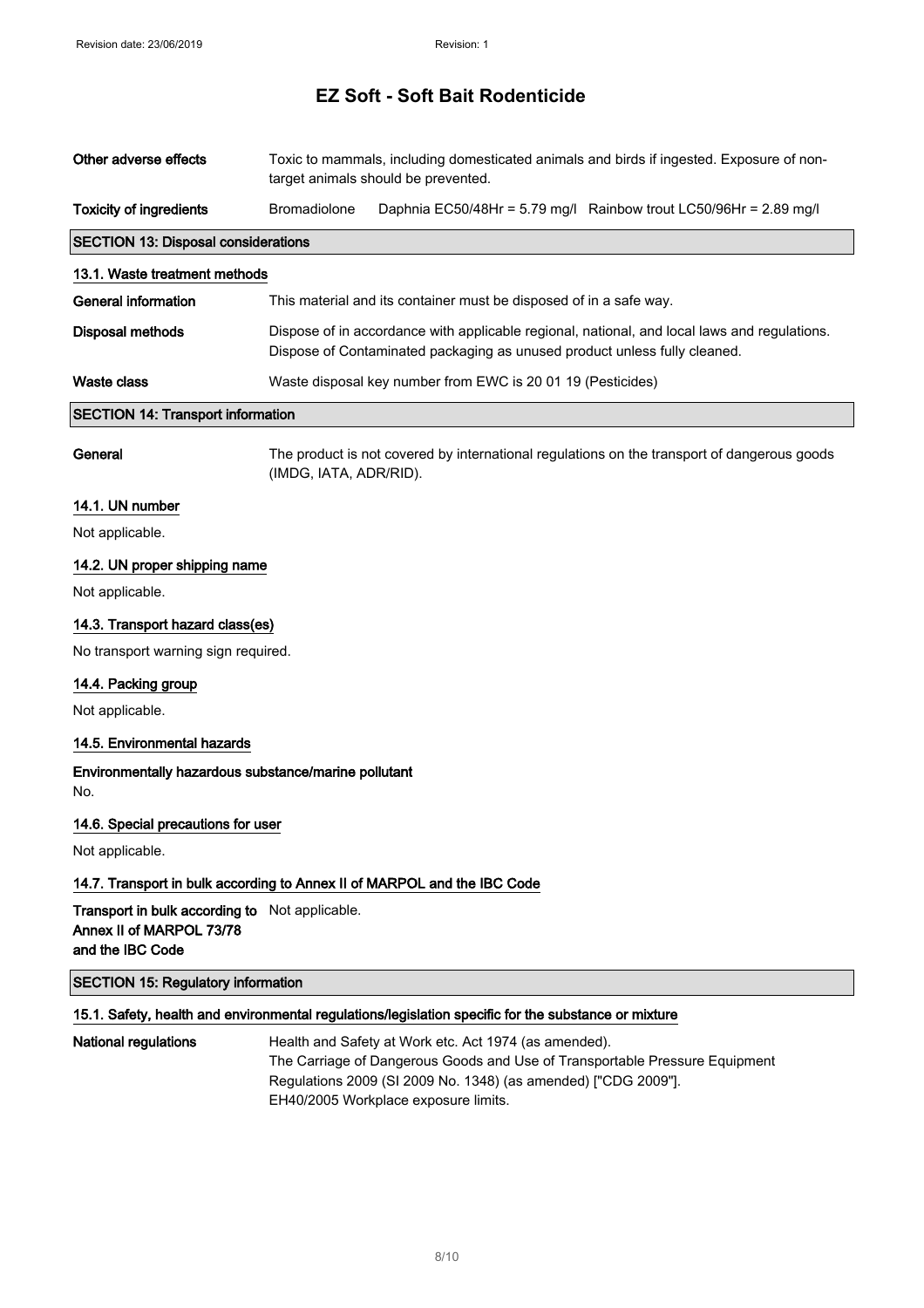EU legislation Regulation (EC) No 1907/2006 of the European Parliament and of the Council of 18 December 2006 concerning the Registration, Evaluation, Authorisation and Restriction of Chemicals (REACH) (as amended). Commission Regulation (EU) No 2015/830 of 28 May 2015. Regulation (EC) No 1272/2008 of the European Parliament and of the Council of 16 December 2008 on classification, labelling and packaging of substances and mixtures (as amended).

#### 15.2. Chemical safety assessment

No chemical safety assessment has been carried out.

#### Inventories

#### EU - EINECS/ELINCS

SECTION 16: Other information

None of the ingredients are listed or exempt.

| Abbreviations and acronyms<br>used in the safety data sheet | ADR: European Agreement concerning the International Carriage of Dangerous Goods by<br>Road.<br>ADN: European Agreement concerning the International Carriage of Dangerous Goods by<br>Inland Waterways.<br>RID: European Agreement concerning the International Carriage of Dangerous Goods by<br>Rail.<br>IATA: International Air Transport Association.<br>ICAO-TI: Technical Instructions for the Safe Transport of Dangerous Goods by Air.<br>IMDG: International Maritime Dangerous Goods.<br>CAS: Chemical Abstracts Service.<br>ATE: Acute Toxicity Estimate.<br>LC <sub>50</sub> : Lethal Concentration to 50 % of a test population.<br>LD <sub>50</sub> : Lethal Dose to 50% of a test population (Median Lethal Dose).<br>EC <sub>50</sub> : 50% of maximal Effective Concentration.<br>PBT: Persistent, Bioaccumulative and Toxic substance.<br>vPvB: Very Persistent and Very Bioaccumulative. |
|-------------------------------------------------------------|--------------------------------------------------------------------------------------------------------------------------------------------------------------------------------------------------------------------------------------------------------------------------------------------------------------------------------------------------------------------------------------------------------------------------------------------------------------------------------------------------------------------------------------------------------------------------------------------------------------------------------------------------------------------------------------------------------------------------------------------------------------------------------------------------------------------------------------------------------------------------------------------------------------|
| <b>Training advice</b>                                      | Read and follow manufacturer's recommendations.                                                                                                                                                                                                                                                                                                                                                                                                                                                                                                                                                                                                                                                                                                                                                                                                                                                              |
| <b>Revision date</b>                                        | 23/06/2017                                                                                                                                                                                                                                                                                                                                                                                                                                                                                                                                                                                                                                                                                                                                                                                                                                                                                                   |
| <b>Revision</b>                                             | 9                                                                                                                                                                                                                                                                                                                                                                                                                                                                                                                                                                                                                                                                                                                                                                                                                                                                                                            |
| Supersedes date                                             | 22/06/2017                                                                                                                                                                                                                                                                                                                                                                                                                                                                                                                                                                                                                                                                                                                                                                                                                                                                                                   |
| <b>SDS</b> number                                           | 21132                                                                                                                                                                                                                                                                                                                                                                                                                                                                                                                                                                                                                                                                                                                                                                                                                                                                                                        |
| Hazard statements in full                                   | H300 Fatal if swallowed.<br>H302 Harmful if swallowed.<br>H310 Fatal in contact with skin.<br>H315 Causes skin irritation.<br>H318 Causes serious eye damage.<br>H319 Causes serious eye irritation.<br>H330 Fatal if inhaled.<br>H332 Harmful if inhaled.<br>H372 Causes damage to organs (Blood) through prolonged or repeated exposure.<br>H373 May cause damage to organs through prolonged or repeated exposure.<br>H400 Very toxic to aquatic life.<br>H410 Very toxic to aquatic life with long lasting effects.<br>H412 Harmful to aquatic life with long lasting effects.                                                                                                                                                                                                                                                                                                                           |